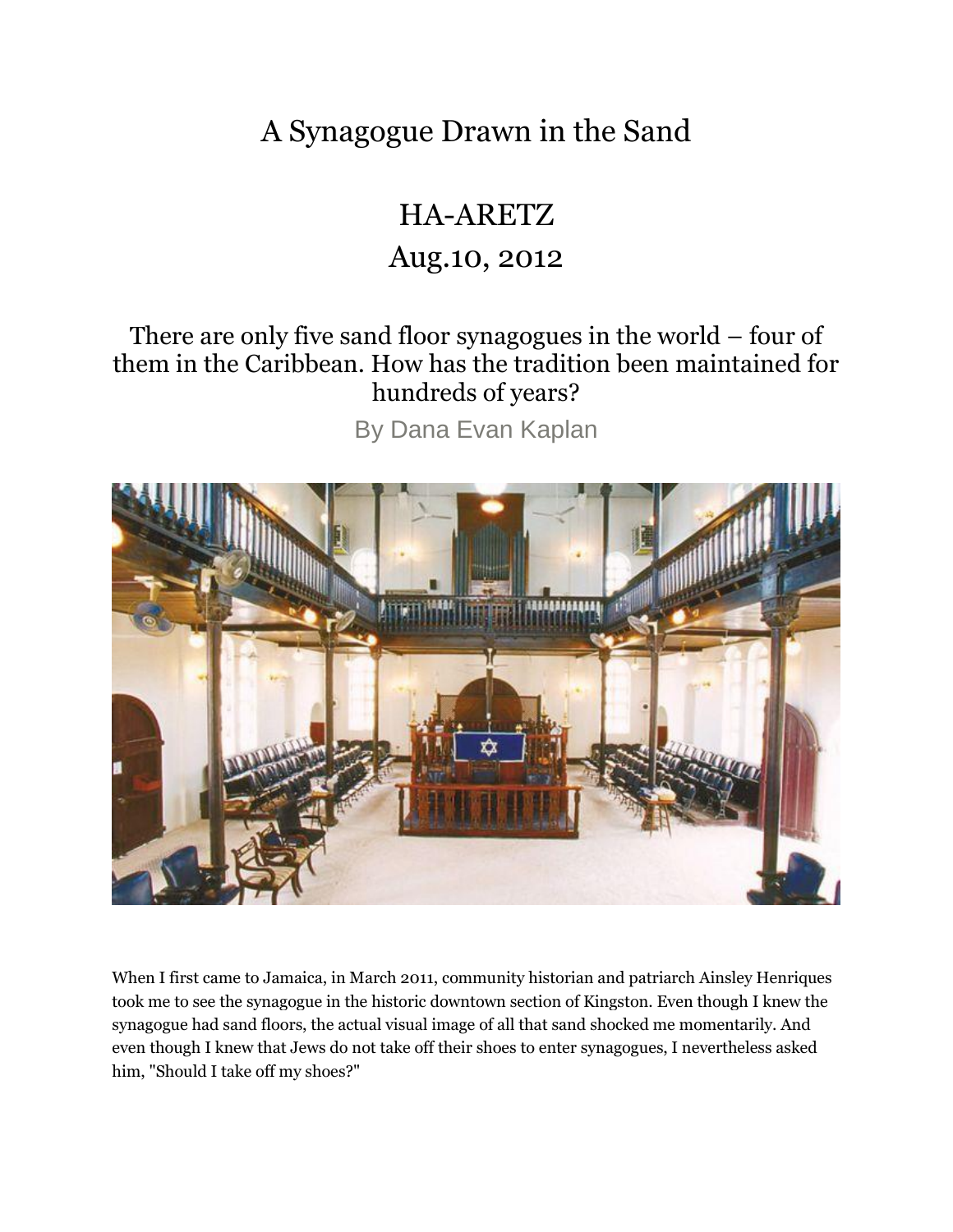The Shaare Shalom Synagogue in the Jamaican capital is one of five functioning synagogues with sand floors. The others are the Portuguese Synagogue of Amsterdam (also know as the "Esnoga" ), built in 1675 and considered the "mother synagogue" of Spanish Portuguese Jewry; the Snoa in Curacao (1732), Zedek ve Shalom in Suriname (circa 1735 ), and Beracha Veshalom Vegmiluth Hasidim in Saint Thomas (1833 ), part of the U.S. Virgin Islands. The Suriname synagogue was fully restored by the Israel Museum and is without a doubt the highlight of the Mandel Wing for Jewish Art and Life.

The term "sand floor" refers to what is usually a wood base with a relatively small covering of sand. In Kingston, there is a brick base which has an empty space of about 38 cm above it. On top of this space bricks there is a wood covering made from pine. The sand is then poured onto the wood base. A good deal of sand is lost through attrition and erosion, so the supply requires replenishing every five or six years.

David Matalon, the president of the United Congregation of Israelites in Kingston, arranged for about 10-12 bags of sand (each weighing between 27 and 31 kgs ) to be filled from Lime Cay and other offshore cays near the Kingston Harbor. The sand was transported to the synagogue and poured over the existing sand. Contrary to what you may imagine, the sand does not become dirty or unusable. The sole reason for bringing new sand is to ensure there will be enough to fully cover the wooden base. At any given time, there is about an inch and a half of sand on the synagogue floor.

## **Exile, not paradise**

The current synagogue building in Jamaica dates from 1912, but previous Spanish-Portuguese synagogue structures in the country presumably also had sand-covered floors. The origin of the practice is shrouded in mystery, and the explanations offered range from practical to historical to midrashic.

The custom may have originated in Amsterdam, where sand was used to dry mud on people's shoes. The Esnoga synagogue was near the edge of town, where most of the streets were unpaved and, thanks to the weather, often muddy. It was, therefore, practical to line the floor in the synagogue with sand to keep it tidy. There are a number of churches and taverns in the Netherlands dating to the 17th century that likewise have sand floors.

The most common explanation, however, is that the practice originated in the early 1600s in the northern region of Brazil, where Spanish-Portuguese conversos (forced converts ) who had returned to Judaism were trying to retain their ancestors' traditions while subject to the hostile eyes of Iberian ecclesiastical authorities.

Because synagogues were not permitted to operate, the conversos who were still committed to practicing Judaism had no choice but to meet in private homes. Though these gatherings were an open secret, the Jewish community felt it was better to be as discreet as possible. As such, they put clay and sand on the floor of the prayer rooms to muffle the sounds made by the comings and goings